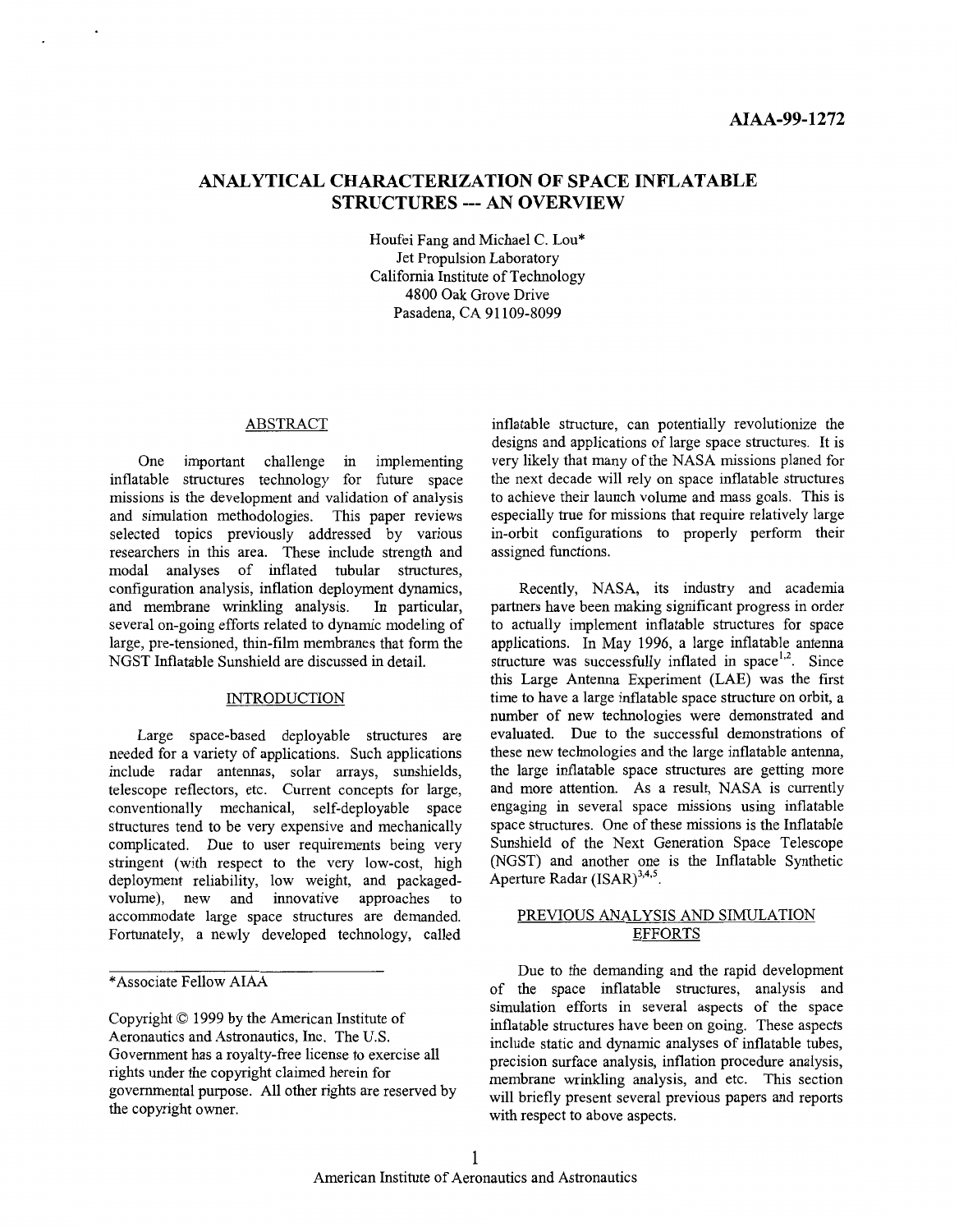<span id="page-1-0"></span>The first aspect is the static analysis of inflatable tubes. Following are several papers talking about the static analysis of inflatable cylindrical tubes.

Comer and Levy in their technical note "Deflections of an Inflated Circular-Cylindrical Cantilever Beam"6 calculated the deflections and stresses of a beam with a tip load and a uniform load. The collapse load can also be obtained from the analysis.

Fichter in the NASA technical note "A Theory for Inflated Thin-wall Cylindrical Beams"' derived a set of non-linear equilibrium equations for the bending and twisting of pressurized thin-wall cylindrical beams. Three assumptions were made in this note for the derivation of equations. The first assumption was that any cross-section of the pressurized cylindrical beam remains undeformed under a system of loads; the second one was that the translations and rotations of a cross section are small; the last one was that the circumferential strain is negligible. Two numerical examples were solved after these differential equations were linearized.

Douglas in his paper "Bending Stiffness of an Inflatable Cylindrical Cantilever Beam"8 investigated the structural stiffness of an inflated cylindrical cantilever beam, which is influenced by large deformations. The finite theory of elasticity and the theory of small deformation superimposed on large ones are employed to obtain explicit analytical results. This analysis accounts for changing geometry and changing material properties which occur during the inflation process.

Steeves in the report "A Linear Analysis of the Deformation of Pressure Stabilized Beams"<sup>9</sup> derived a set of governing differential equations for lateral deformation by using the principle of minimum<br>potential energy. A simplified displacement A simplified displacement approximation, which assumes the cross section remains undeformed, was then used to reduce the problem from two dimensions to one dimension. Green's function solutions for the cases of simply supported ends and clamped ends were developed.

Webber in his paper "Deflections of Inflated Cylindrical Cantilever Beams Subjected to Bending and Torsion"<sup>10</sup> derived a numerical way to calculate the beam deflections, wrinkling and collapse loads. Several tests were also carried out and correlated to the analytical results.

Because the inflatable beam is truly a twodiminsional problem, John A. Main et al. derived a model for the bending behavior of the inflated cylindrical beam that uses a two-dimensional Hook's Law to model the stress-strain behavior of the fabric.<sup>1</sup>

Instead of the static analysis of inflatable beams, dynamic analysis of inflatable beams has also been addressed in several papers. Following are two papers related to the dynamic analysis of inflatable cylindrical beams.

Main et al. in the paper "Dynamic Analysis of Space-based Inflatable Beam Structures"<sup>12</sup> tried to use Euler-Bernoulli beam theory to analyze the dynamic<br>properties of inflatable beams. Two damping properties of inflatable beams. mechanisms, a purely viscous damping term and a longitudinal strain damping term, were added to the Euler-Bernoulli beam equation. Several tests were conducted to obtain the material properties and to correlate the test results with the analysis results. They also investigated the effect of the gravity on the inflatable structures.

Rybski, et al. in their paper "Robotic Manipulators Based on Inflatable Structures"13 using Timoshenko beam theory calculated natural frequencies of a cantilevered inflatable beam and compared with experimental results.

Besides the static and dynamic analyses of inflated cylindrical beams, another analytical aspect of inflatable structures is the precision surface. Following are some papers in this area.

Grossman in his papers<sup>14,15</sup> derived equations for the analyses of loads and deformations of a space-based solar concentrator. The solar concentrator is composed of an off-axis parabolic membrane and an elliptical support rim.

Jekins *et al.* in the paper "Improved Surface Accuracy of Precision Membrane Reflectors Through Adaptive Rim Control<sup>"'6</sup> simulated the surface profile by using the non-linear FEM code ABAQUS. The deviation of the surface from the equivalent parabola was also calculated.

Bishop in the paper "Shape Correction of Initially Flat Inflated Membranes by a Genetic Algorithm"<sup>17</sup> simulated the deformed shape of an initially flat membrane. The parabolic shape of the membrane can be obtained by the manipulation of the boundary conditions.

Moore, *et al.* in the paper "Evaluation of Catenary Suspension for Reducing Shape Errors in Inflatable Suspension for reducing single Errors in immutative Solar Concentrators"<sup>18</sup> used the finite element code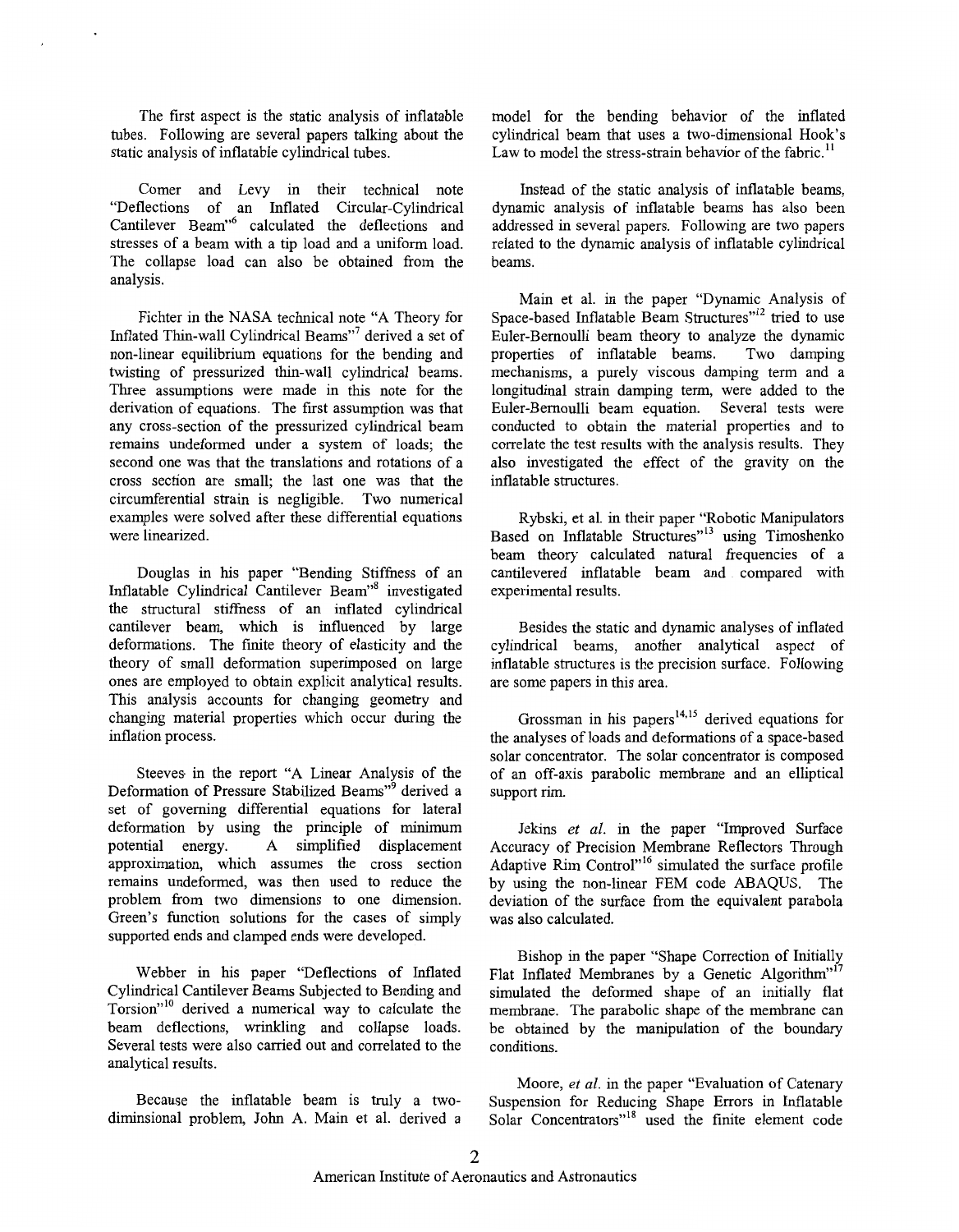<span id="page-2-0"></span>ALGOR to investigate the effect of the catenary on the precision of the solar concentrator surface.

In order to control the location and the orientation of space-based inflatable structures, the analysis of the inflation deployment dynamics has to be conducted prior to a real mission. Because the inflation deployment analysis involves large deformations, material nonlinearity, surface contact, maybe even material flow and coupled fluid-structure interacting, it is very complicated. So far, there is not much literature available in this area. Following are several relevant papers.

Tsoi" developed some very simple models to simulate the inflation procedures of different configurations. These configurations included fold-up and roll-up configurations, which are the most common methods for stowing the deflated structures. MATLAB codes were developed to simulate the inflation deployment of fold-up tubes, roll-up tubes and "z-star" toroidal stiffened spherical surfaces.

Fay and Steele in the paper "Bending and Symmetric Pinching of Pressurized Tubes"20 conducted two experiments to quantify the forces necessary for large deformation of an inflated cylindrical tube made of a material with a high elastic modulus. Based on some assumptions and observations from these experiments, the potential energy of the deployment of a tube was derived.

Salama *et al.* in their paper "Simulation of Airbag Impact Dynamics for Mars Landing"<sup>21</sup> represented a simplified low-order impact simulation model. Simulations were conducted using the Automatic Dynamic Analysis Mechanical Systems (Adams) software. A set of differential equations for this mechanical system was given in this paper, which includes mass flows, volumetric changes, pressures, forces, etc. Some of these differential equations could be further developed to simulate the inflation deployment. Before they made this model, they had attempted to construct a high fidelity, large deformation, finite element model that included detailed geometry and properties of the lander and airbag tendons, skin fabrics and gas system. Unfortunately, this effort didn't work because it required enormous time and computing resources to obtain useful results and numerical conditioning problems seemed to grow with the number of degrees of freedom in the model. These drawbacks could still impact inflation deployment analysis if one attempts to use non-linear finite element software with large quantities of degrees of freedom.

Haung *et al.* in their paper "The Numerical Simulation of the Inflation Process of Space Rigidized Antenna Structures"<sup>22</sup> successfully simulated the inflation procedure of a Space Rigidized Antenna Structure. The software used by E. Haung *et al.* is the industrial explicit dynamic finite element code PAM-CRASH. The code PAM-CRASH was initially developed to simulate the deployment process of an airbag for passenger safety in a motor vehicle. Because this deployment procedure and the inflation procedure of a space based inflatable structure bear many similarities, software developed for the deployment of an air bag could be employed to simulate the inflation procedure of an inflatable structure.

The industrial explicit dynamic finite element code PAM-CRASH also has been used by several other authors to simulate the deployment procedures of motor vehicle passenger air bags<sup>23,24,25</sup>. Besides PAM-CRASH, there are several other explicit non-linear finite element codes that have been used to simulate the deployment procedures of air bags. DYNA3 $D^{26}$  is one of them and  $DYTRAN^{27}$  is another one.

Besides using finite element codes to simulate the air bag deployment procedures, several researchers have derived some gas dynamic equations, thermodynamic equations, and analysis methodologies<sup>28,29,30,31</sup>. Those equations and methodologies<sup>28,29,30,31</sup>. Those equations and methodologies could be used to simulate the inflation procedures of space based inflatable structures.

Although the inflation deployment of a space based inflatable structure is similar to the deployment of an airbag, they do have some differences. For example, space based inflatable structures are usually much larger and more complicated than motor vehicle airbags; the durations of the inflation procedures of space based inflatable structures are usually much longer than that of motor vehicle airbags; the deployment control mechanisms used by space based inflatable structures are usually not applied to motor vehicle airbags. Therefore, efforts are still needed if one wants to simulate the inflation deployments of space based inflatable structures using explicit nonlinear finite element codes initially developed to simulate the deployment procedures of motor vehicle airbags.

The NGST Inflatable Sunshield $^{3,4}$  and Inflatable SAR<sup>3,5,32</sup> are two of the currently planned space inflatable demonstrations. Figure 1 shows the 1/2-scale engineering model of the inflatable sunshield. The inflatable sunshield is composed of several layers of membrane which are stretched at four corners by four inflatable tubes. [Figure](#page-3-0) **2** depicts the 1/3-scale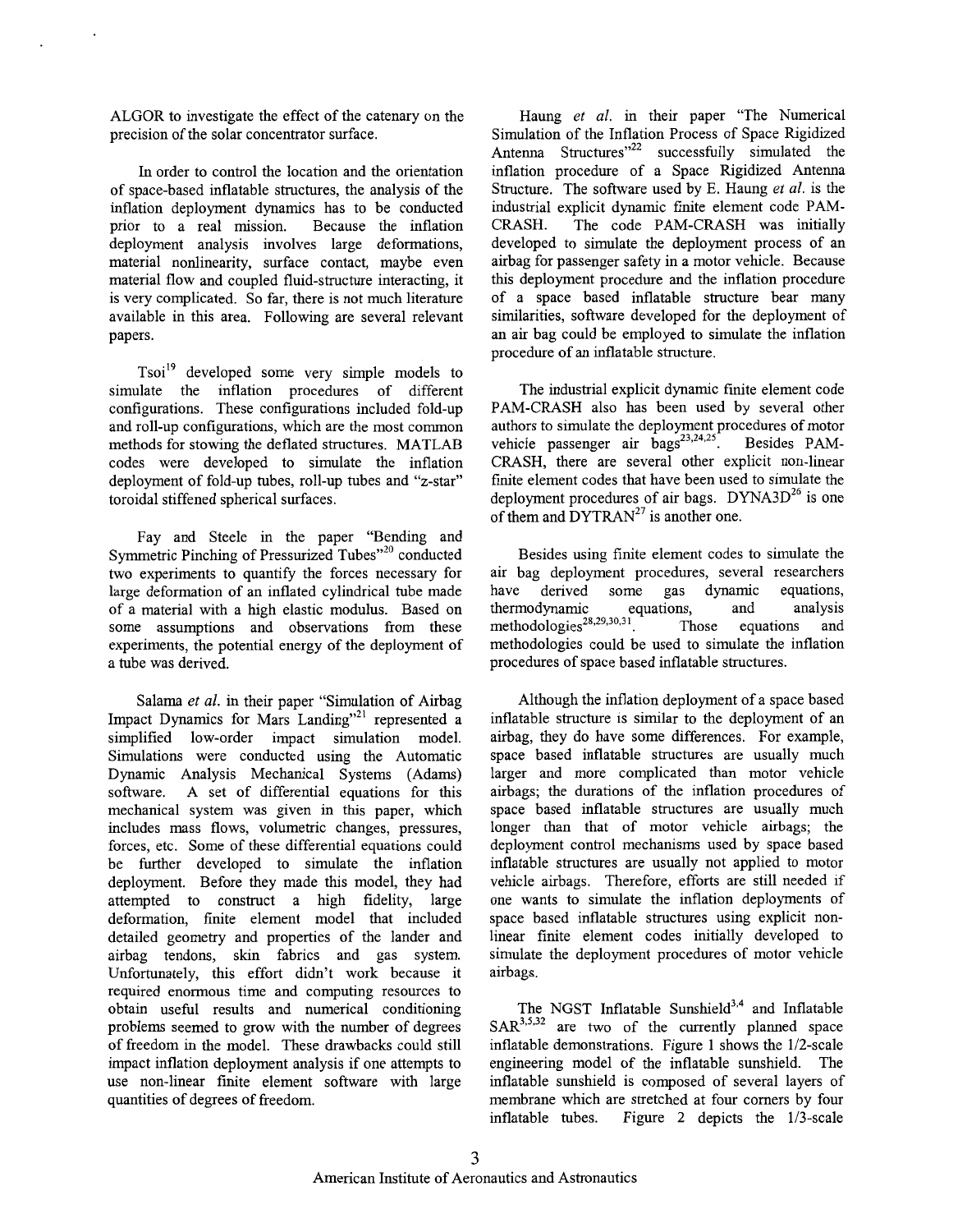<span id="page-3-0"></span>engineering model of the inflatable SAR. The inflatable SAR utilizes an inflatable planar frame to support and stretch multiple layers of RF membranes.



1/2-Scale Engineering Model of the Figure 1. Inflatable Sunshield



Figure 2. 1/3-Scale Engineering Model of the Inflatable SAR

It can be observed that both structures are composed of multiple layers of very thin membrane which are stretched (pre-tensioned). The membrane itself does not have out-of-plane stiffness. The out-ofplane stiffness of the membrane is caused by the pretension, which is called the differential stiffness. Differential stiffness is a function of the membrane inplane stress distribution. According to  $Cook<sup>51</sup>$ , the work due to the pretensioning is given as:

$$
U_{\sigma} = \int_{A} \left( \frac{1}{2} w_{,x}^{2} N_{x} + \frac{1}{2} w_{,y}^{2} N_{y} + \frac{1}{2} w_{,x} w_{,y} N_{xy} \right) dA
$$
  

$$
= \frac{1}{2} \iint_{W,y} \begin{bmatrix} w_{,x} \\ w_{,y} \end{bmatrix}^{T} \begin{bmatrix} N_{x} & N_{xy} \\ N_{xy} & N_{y} \end{bmatrix} \begin{bmatrix} w_{,x} \\ w_{,y} \end{bmatrix} dxdy
$$
(1)

where:

$$
\varepsilon_{x} = \frac{1}{2} w_{,x}^{2} \tag{2-1}
$$

$$
\varepsilon_{y} = \frac{1}{2} w_{,y}^{2} \tag{2-2}
$$

$$
\gamma_{xy} = w_{,x} w_{,y} \tag{2-3}
$$

are membrane strains associated with small rotations  $w_{,x}$  and  $w_{,y}$  of the membrane mid-suffice.  $N_x$ ,  $N_y$ ,  $N_{xy}$  are membrane forces and can be expressed as:

$$
N_{\mathbf{x}} = \int_{-t/2}^{t/2} \sigma_{\mathbf{x}} \mathrm{d}\mathbf{z} \tag{3-1}
$$

$$
N_{y} = \int_{-t/2}^{t/2} \sigma_{y} dz
$$
 (3-2)

$$
N_{xy} = \int_{-t/2}^{t/2} \tau_{xy} dz
$$
 (3-3)

In equations (3),  $\sigma_x$ ,  $\sigma_y$ , and  $\tau_{xy}$  are stresses.

Equation (1) can be further expressed as

$$
U_{\sigma} = \frac{1}{2} \{ \mathbf{d} \}^{T} [\mathbf{k}_{\sigma}] \{ \mathbf{d} \}
$$
 (4)

and  $\begin{bmatrix} \mathbf{k}_{\sigma} \end{bmatrix}$  is called the differential stiffness matrix of this element.

Due to the effect of Poisson's Ratio of the membrane material and because the membrane material can not carry any compressive loads, wrinkles are formed when a portion of the membrane is subjected to localized compression. Wrinkles will redistribute the stresses and, therefore, the differential stiffness will also be changed.

Static analyses of wrinkled membrane have been previously addressed by several researchers. Manuel Stein and John M. Hedgepeth in their NASA technical note "Analysis of Partly Wrinkled Membranes"<sup>33</sup> presented a theory to predict the stresses and deformations for partly wrinkled membranes. Solutions were given for three problems: 1) in-plane bending of a stretched rectangular membrane; 2) bending of a pressurized cylinder; 3) rotation of a hub in a stretched infinite membrane.

Mikulas in his NASA technical note "Behavior of a Flat Stretched Membrane Wrinkled by the Rotation of an Attached Hub"34 analyzed the wrinkling behavior of a stretched membrane subjected to torsional loading through an attached hub.

Miller and Hedgepeth in their technical note "An Algorithm for Finite Element Analysis of Partly wrinkled Membranes"<sup>35</sup> developed a numerical algorithm that retains the simplicity of form characteristic of linear elastic case, but is consistent with the nonlinear Stein-Hedgepeth wrinkle model. A so-called equivalent elasticity matrix that relates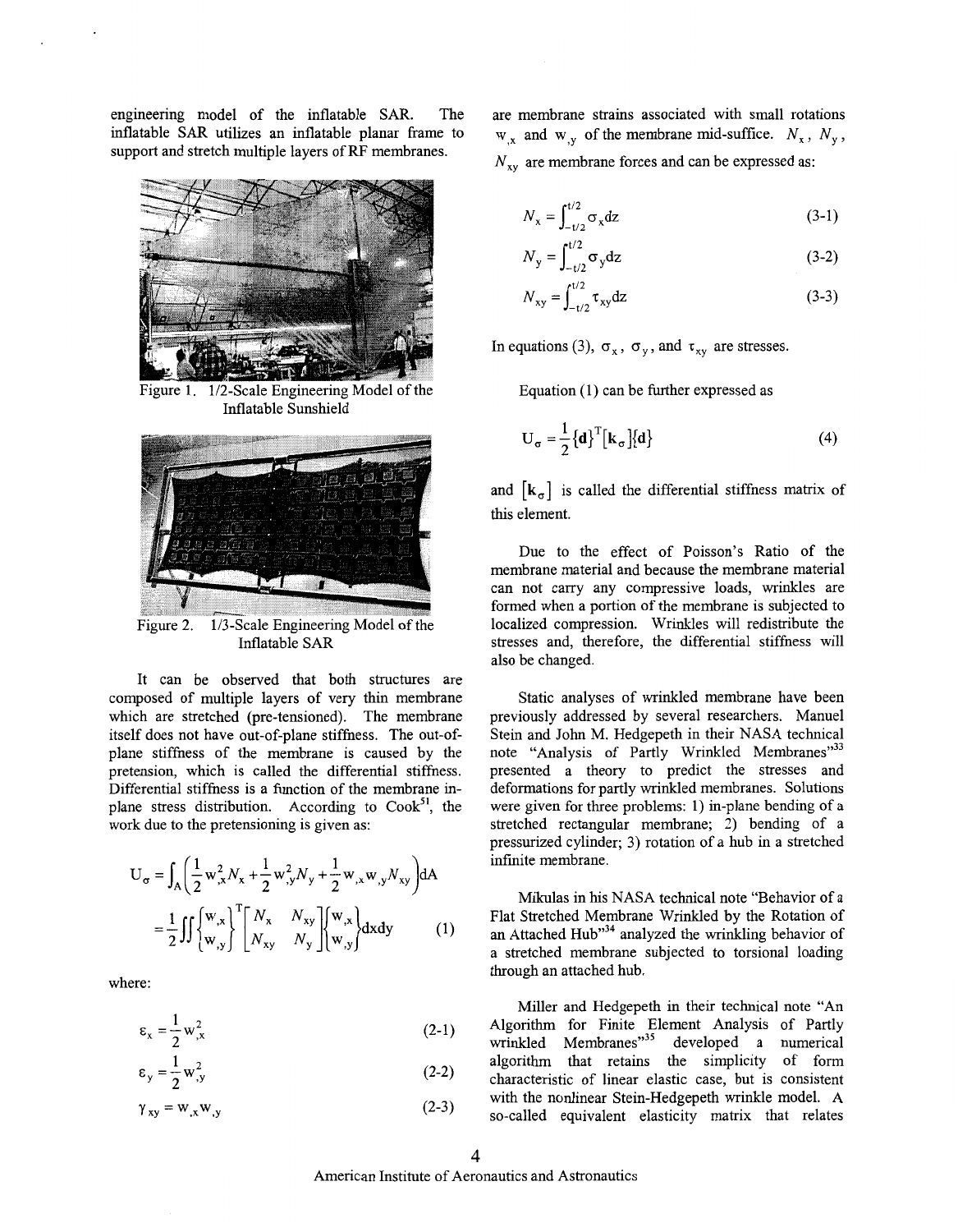stresses and elastic strains within an element was given. The equivalent elasticity matrix varies among slack status, taut status, and wrinkled status.

Jenkins and Leonard in their paper "Nonlinear Dynamic Response of membranes: State of the *Art"36*  reviewed all nonlinear analysis methods of membrane structures. Their attention was focused on formulation of field equations, wrinkling analysis, fluid/structure interactions, material non-linearities, and computational methods.

Li and Steigmann in their paper "Finite Plane Twist of an Annular Membrane" **37** analyzed the finite deformation of an annular membrane induced by the rotation of a rigid hub. Equations were derived based on the so-called direct theory of elastic membranes.

Gorman and Singhal in their paper "A Superposition-Rayleigh-Ritz Method for Free Vibration Analysis of Non-Uniformly Tensioned Membranes,"<sup>38</sup> developed an analytical technique for obtaining accurate stress distributions in comer-tensioned The analysis was further extended to demonstrate how the Rayleigh-Ritz energy method, in conjunction with the computed initial stress distributions, can be employed to obtain membrane free vibration frequencies and mode shapes.

Haseganu and Steigmann in the paper "Analysis of Partly Wrinkled Membrane by the Method of Dynamic Relaxation"<sup>39</sup> used the dynamic relaxation method to analyze partly wrinkled membranes. The wrinkle is taken into account by using a so-called relaxed strain energy which takes different forms in different regions of strain space, according as the state of strain corresponds to a tense, wrinkled or completely slack condition. When the relaxed energy function is used, compressive stresses are excluded automatically. Numerical experiments indicated that the equilibria generated are insensitive to the initial data in calculations based on the relaxed energy.

Lin and  $\text{Mote}^{40,41,42,43}$  used a modified von Karman's nonlinear plate equations and tensioned Kirchhoff plate equation to describe the motion of a wide, axially moving web with small flexural stiffness under transverse loading. Airy stress functions are determined in closed form for webs under arbitrarily prescribed, in-plane edge loading. Two criteria predicting the wrinkling were given. The first criterion is for isotropic, compressible rectangular webs under uniform in-plane principal stresses, and the second one is for isotropic, incompressible membranes. The onset of wrinkling in a web under non-linearly distributed, inplane, edge tension was predicted. They have also tried

to predict the parametric stability of a rectangular web under constant, uniform, longitudinal tension plus periodic shear excitation.

Kang and Im in the paper "Finite Element Analysis of Wrinkling Membrane"<sup>44</sup> proposed a scheme for finite element analysis of wrinkling. This scheme is applicable to both anisotropic and isotropic membranes. Numerical examples suggested that this scheme retains good convergence behavior even for a large loading step within the range of small strain deformations.

Tabarrok and Qin in the paper "Dynamic Analysis of Tension Structures"45 described a finite element method for the determination of free and forced vibration analysis of tension structures. Equations of motion for curved membranes were derived by using the Hamilton's law. Linearized equations are determined by considering small amplitude oscillations about the position of static equilibrium. More accurate equations are determined by taking into account geometrical non-linearities in the displacement-strain relations.

### DYNAMIC ANALYSIS OF THE INFLATABLE SUNSHIELD

The Next Generation Space Telescope (NGST) is a major NASA astrophysics mission to be flown in the later part of the next decade. In order to passively cool the telescope to below *60* K for maximum science return, a 32-meter by 14-meter multiple-layer inflatable sunshield is included in the baseline NGST architecture. In-orbit dynamic behavior of the inflatable NGST Sunshield needs to be analyzed for the mission.

We tried to use the commercial finite element software  $MSC/Nastran<sup>46,47</sup>$  to analyze the dynamic behaviors of the inflatable sunshield. Dynamic analysis for an inflatable structure usually is unique in two aspects. First of all, the inflatable sunshield is composed of several layers of large membranes that are supported and stretched (pretensioned) by four inflatable/rigidizable booms. The out-of-plane stiffness of these stretched membranes, called differential stiffness, is a function of the membrane pretension and must be first dealt with in the modeling. Second, when a portion of the membrane is subjected to localized compression, wrinkles will be formed, which in turn will redistribute the stresses and will induce geometry changes. The first aspect, differential stiffness, is related to the large deformation and geometric nonlinearity. The second aspect, wrinkling, is taken care of in this analysis by material non-linearity. It is assumed that the Young's Modulus of the membrane equals E while it is in tension, and equals to a very small number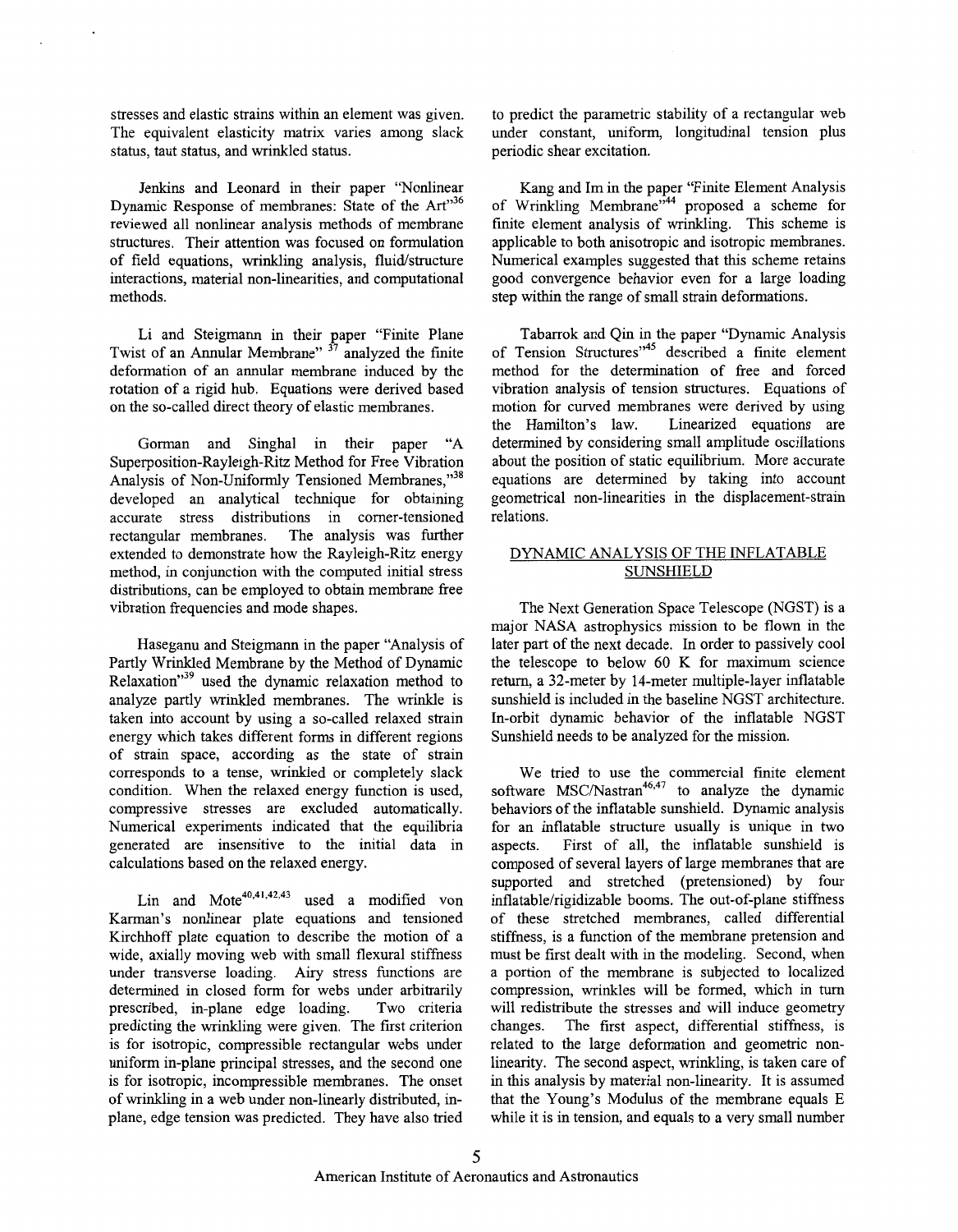<span id="page-5-0"></span>while it is in compression. This means that the membrane elements can not take any in-plane compressive loads

The modeling process developed for dynamic characterization of the inflatable sunshield can be divided into several steps. The first step is using the thermal loads to elongate four supporting booms. The elongation of these booms will stretch and pretension the membranes. Because the pretensioning of the membrane is a large deformation procedure, non-linear static analysis must be used to obtain the stress distributions in the membranes. It is known that a membrane element only has in-plane stiffness. After the stress distribution of pretensioning is obtained, the differential stiffness can be calculated based on the membrane stresses. Thereupon, the out-of-plane Thereupon, the out-of-plane stiffness of a membrane can be obtained. The second step of the analysis is to perform a modal analysis with both structural stiffness and differential stiffness. The third and final step is to make a frequency response run, from which the transfer functions of the system can be obtained and used for the orientation control of the space telescope. One assumption was made before the vibration analysis. The assumption was that the The assumption was that the magnitude of the vibration deformation is very small, and thus, stress distribution and differential stiffness would not be effected. Three models are given as below.

# າດ 1021  $21$

1) One Layer Membrane Model with Fixed Center

Figure 3. One Layer Model of the Inflatable Sunshield

Figure 3 shows the one layer model of the inflatable sunshield. The total length of the model is 32.8 meters. The total width of the model is 14.2 meters. The thickness of the membrane is 0.0001016 meter (4 mils). This model consists of 40 membrane elements and 32 Beam elements. The membrane material is Kapton. In order to simulate the wrinkling, the elasticity modulus of the Kapton is non-linear  $(E=3516000000$  Pa when stress is positive,  $E=1$  Pa when stress is negative). The center of the sunshield is fixed. The pretensioning loads are applied as the thermal expansion of four beam elements. Both membrane and beams are pre-loaded. Pretensioning

forces are 100 Newtons in the x direction and 115 Newtons in the y direction (in figure3, x coordinate is in horizontal direction, y coordinate is in vertical direction, and z direction is in out of plane direction).

Figure 4 gives the z direction displacement response of node 1021 (node 1021 is shown in Figure 3). The excitation is in z direction and on node 1021. The magnitude of the excitation force is one Newton. Figure 5 shows the y direction displacement response of node. The excitation is in the y direction and on node 1021. The magnitude of the excitation force is one Newton. [Figure 6](#page-6-0) gives the **z** direction displacement response of node 29 (node 29 is on membrane and is given by Figure 3). The excitation is in the **z** direction and on node 1021. The magnitude of the excitation force is one Newton. For all response curves, horizontal-axes are frequencies and the unit is Hz.

For all of the frequency response analyses, the overall structural damping coefficient is 0.1. There are five calculating frequencies per each natural frequency; one is identical to the natural frequency and the frequency band spread is *+I-* 10%.



Figure 4. Magnitude of displacement response. Both excitation and response are on 1021 and in z direction



Figure 5. Magnitude of displacement response. Both excitation and response are on 1021 and in z direction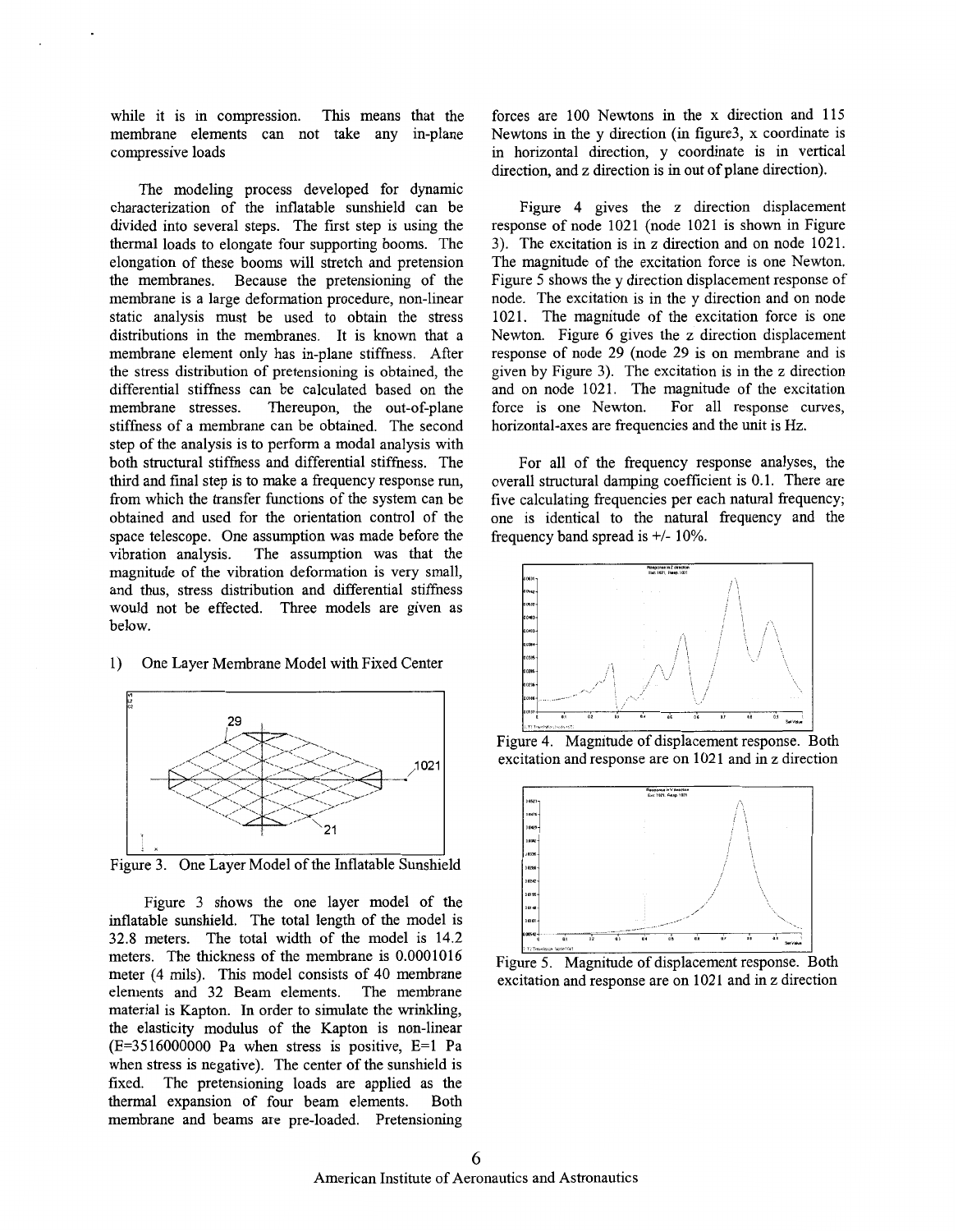<span id="page-6-0"></span>

Figure 6. Magnitude of displacement response. Excitation is on node 1021 in *z* direction, response is on node 29 and in *z* direction

### 2) One Layer Membrane Model With Base Acceleration

This model is similar to the previous one. The only difference between this model and the previous model is that there is a large mass (50000 Kg, the weight of the unit is 47.59Kg) connected to the center of the unit as the bass. The center point is only free in the **z**  direction. The large mass (the bass) is excited by a 50000 Newton force.

Figure 7 gives the acceleration response at node 1021 *(z* direction). Figure 8 gives the acceleration response at node 21 *(z* direction). Locations of these nodes are given in [figure 3.](#page-5-0)



Figure 7. Magnitude of acceleration response at node 1021 to base movement



Figure 8. Magnitude of acceleration response at node 21 to base movement

3) Four Layers Membrane Model With Base Acceleration

This model has four layers of membrane. Figure 9 shows the model. This model has 160 membrane elements and 84 beam elements. Figure 10 shows all of these beam elements. There is a large mass (50000 Kg, the weight of the unit is 65.05Kg) connected to the center of the unit as the bass. The center of each layer of membrane and the center of the system are connected by a rigid element. The large mass is fixed in x and y directions and is also fixed for all rotational degrees of freedom. In the *z* direction, the large mass is connected to the ground by a very soft spring element  $(K=0.49 \text{ N/m})$ . Therefore, the natural frequency induced by the mass-spring system is very low (0.0005 Hz). The large mass (the bass) is excited by a 50000 Newton force.





Figure 10. All beam elements

Figure 11 gives the acceleration response at node 1021 (see Figure 9 for the location of node 1021).



Figure 11. Magnitude of acceleration response at node 1021 to base movement

There is one drawback to this methodology. This methodology uses non-linear material property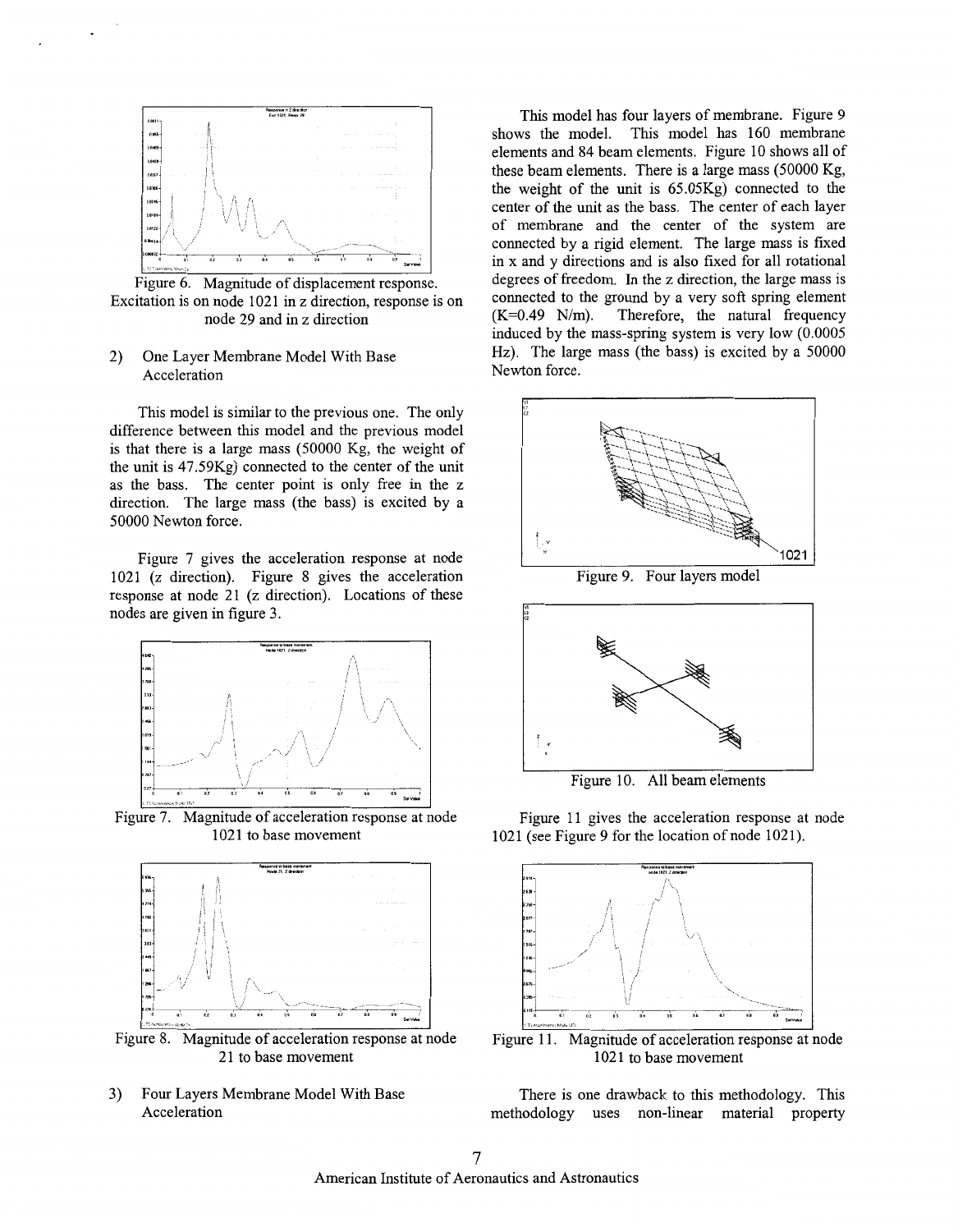<span id="page-7-0"></span> $(E=3516000000$  Pa when stress is positive,  $E=1$  Pa when stress is negative) to simulate the membrane wrinkling. MSC/Nastran is a commercial software and only checks the stresses in the local coordinate system of each element. The criterion of the wrinkling is that minor principal stress goes to  $zero<sup>44</sup>$ . The inaccuracy induced by this drawback can be minimized by refining the mesh of membrane elements.

Aaron L. Adler and Martin M. Mikulas at the University of Colorado are working on another methodology to analyze the inflatable sunshield using MSC/Nastran<sup>48</sup>. They are writing a program that has an interface with MSC/Nastran. This program updates the stiffness matrix after each iteration and makes sure that the minor principal stress of each element will not be negative.

Besides Aaron L. Adler and Martin M. Mikulas, Sebastien Lienard at GSFC and Andy Kissil at JPL are working on this project as well. Sebastien Lienard uses bar elements in Nastran to simulate the membrane<sup>49</sup>. Andy Kissil uses the software IMOS to analyze the sunshield  $50$ . The advantage of using IMOS is that it is in the Matlab environment, therefore, it is very easy to manipulate the analysis. His model uses IMOS plate element. The bending factor is set to a high value to remove the bending flexibility from the model low frequency characteristics. The shear stiffness can then be tuned to match the correct differential stiffness due to preload. An IMOS model, which is very similar to the one in Figure 3, has been made and the first four natural frequencies are: 0.23018 Hz, 0.32047 Hz, 0.44065 Hz, and 0.54409 Hz.

### **CONCLUSION**

Rapid development of space inflatable structures is pulling the analysis and simulation methodologies. Although some previous efforts for the analysis of inflatable structures have been given, some analytical tools and methodologies still need to be developed. Based on our understanding, there are two aspects that need further developments. The first one is the dynamic analyses of deployed structures. Usually ths kind of analysis involves membrane pre-loading and wrinkling. The second one is the inflation deployment dynamic analysis. This kind of analysis usually This kind of analysis usually involves large deformations, material nonlinearity, surface contact, deployment control mechanisms, and possibly material flow and coupled fluid-structure interacting. Therefore, more efforts are still needed for the analysis and simulation of space-baced inflatable structures.

### ACKNOWLEDGMENTS

The authors wish to thank Martin Mikulas at University of Colorado, Sebastien lienard at Goddard Space Flight Center, and Andy Kissil at Jet Propulsion Laboratory for their very helpful technical discussions.

The work described was performed at Jet<br>Propulsion Laboratory, California Institute of Propulsion Laboratory, California Institute of under contract with Aeronautics and Space Administration.

#### REFERENCES

- R. E. Freeland, G. D. Bilyeu, G. R. Veal, M. D.  $\lceil 1 \rceil$ Steiner, D. E. Carson, "Large Inflatable Deployable Antenna Flight Experiment Results," IAF Paper 97-1.3.01, Presented at the 48<sup>th</sup> Congress of the Internal Astronautical Federation, Turin, Italy, October 1997
- R. E. Freeland, G. R. Veal, "Significance of the  $\lceil 2 \rceil$ Inflatable Antenna Experiment Technology," AIAA Paper 98-2104, Presented at the 39<sup>th</sup><br>AIAA/ASME/ASCE/ AHS/ASC Structures, AIAA/ASME/ASCE/ Structural Dynamics, and Material Conference, Long Beach, California, April 1998
- M. C. Lou, V. A. Feria, "Development of Space  $\lceil 3 \rceil$ Inflatable/Rigidizable Structures Technology," Presented at IUTAM-IASS Symposium on Deployable Structures: Theory and Applications, Cambridge, U.K., September 1998
- "Next Generation Space Telescope Inflatable  $\lceil 4 \rceil$ Sunshield - Final Report," Report # LTR-98-DL-03 1, Prepared by L'Garde, Inc. and ILC-Dover for Jet Propulsion Laboratory, July 1998
- M. C. Lou, V. A. Feria, J. Huang, "Development of An Inflatable Space Synthetic Aperature Radar," AIAA Paper 98-2103, Presented at the 39<sup>th</sup> AIAA/ASME/ASCE/ AHS/ASC Structures, Structural Dynamics, and Material Conference, Long Beach, California, April 1998
- R. L. Comer, Samuel Levy, "Deflections of an  $[6]$ Inflated Circular-Cylindrical Cantilever Beam," AIAA Journal, Vol. 1, No. 7, pp 1652-1655, July 1963
- $[7]$ W. B. Fichter, "A Theory for Inflated Thin-wall cylindrical Beams," NASA Technical Note, NASA TN D-3466, June 1966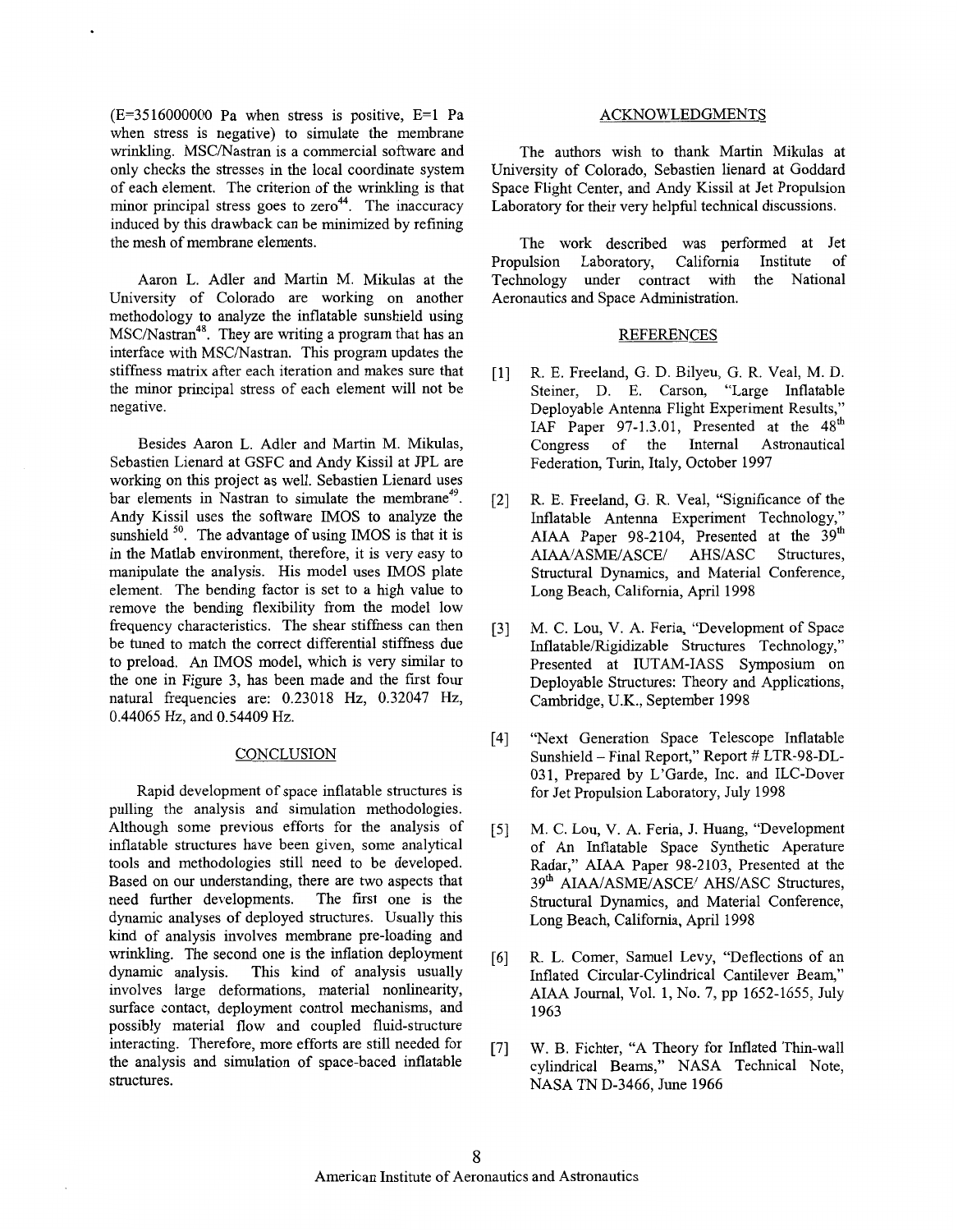- $[8]$ William J. Douglas "Bending Stiffness of an Inflatable Cylindrical Cantilever Beam," AIAA [Journal, Vol. 7, No. 7,](#page-6-0) pp 1248-1253, July 1969
- Earl C. Steeves, "A Linear Analysis of the  $[9]$ Deformation of Pressure Stabilized Beams," AD/A-006 493, Distributed by National Technical Information service, January 1975
- [10] J. P. Webber, " Deflections of Inflated Cylindrical Cantilever Beams Subjected to Bending and Torsion" Aeronautical Journal, pp 306-312, October 1982
- [11] John A. Main, Steven W. Peterson, Alvin M. Strauss, "Beam-Type Bending of Space-Based Inflated Membrane Structures," Journal of [Aerospace Engineering, Vol. 8,](#page-7-0) [No. 2,](#page-1-0) pp120- 128, April 1995
- John A. Main, Robert A. Carlin, Ephrahim Garcia, Steven W. Peterson "Dynamic Analysis of Space-Based Inflatable Beam Structures," Journal Acoustical Society of America, Vol. 97, [No. 2,](#page-1-0) February 1995
- [13] Michael Rybski, Moshe Shoham, Gershon Grossman, "Robotic Manipulators Based on Inflatable Structures," Robotics & Computer-Integrated Manufacturing, Vol. 12, [No. 1,](#page-0-0) pp.111-120, 1996
- [14] Gershon Grossman, "Analysis of Rim Supports for Off-Axis Inflatable Reflectors. I: Loads," [Journal of Aerospace Engineering, Vol.](#page-3-0) **4,** [No. 1,](#page-0-0) , pp 47-66, January 1991
- [15] Gershon Grossman, "Analysis of Rim Supports for Off-Axis Inflatable Reflectors. 11: Deformations," Journal of Aerospace [Engineering, Vol. 4, No. 1,](#page-0-0) , pp 67-77, January 1991
- [16] C. H. Jekins, J. M. Wilkes, D. K. Marker, "Improved surface Accuracy of Precision Membrane Reflectors Through Adaptive Rim Control," AIAA Paper 98-1983, Presented at the 39<sup>th</sup> AIAA/ASME/ASCE/ AHS/ASC Structures, Structural Dynamics, and Material Conference, Long Beach, California, April 1998
- [17] J. A. Bishop, "Shape Correction of Initially Flat Inflated Membranes by a Genetic Algorithm," AIAA Paper 98-1984, Presented at the 39<sup>th</sup> AIAA/ASME/ASCE/ AHSIASC Structures,

Structural Dynamics, and Material Conference, Long Beach, California, April 1998

- [18] James D. Moore, Jonathan Bishop, "Evaluation of Catenary Suspension for Reducing Shape Errors in Inflatable Solar Concentrators," AIAA<br>Paper 98-1985 Presented at the 39<sup>th</sup> Paper 98-1985, Presented at the AIAA/ASME/ASCE/ AHS/ASC Structures, Structural Dynamics, and Material Conference, Long Beach, California, April 1998
- [19] Sze Ho Helios Tsoi, "Modeling and Simulation of Inflatable Space Structures," Engineer Degree Thesis, Department of Aeronautics and Astronautics, Stanford University, June 1997
- [20] J. P. Fay, C. R. Steele, "Bending and Symmetric Pinching of Pressurized Tubes," Presented at IUTAM-IASS Symposium on Deployable Structures: Theory and Applications, Cambridge, U.K., September 1998
- M. Salama, G. Davis, C. P. Kuo, T. Rivellini, D. Sabahi, "Simulation of Airbag Impact Dynamics for Mars Landing" AIAA Paper 66-DYN-3, Presented at the  $37<sup>th</sup>$  AIAA/ASME/ASCE/ AHS/ASC Structures, Structural Dynamics, and Material Conference, Salt Lake City, UT, April 1996
- [22] E. Haung, J. B. Protard, G. Milcent, A. Herren, 0. Brunner, "The Numerical Simulations of the Inflation Process of Space Rigidized Antenna structures," Proceeding of the International Conference on Spacecraft Structures and Mechanical Testing, Noordwijk, The Netherlands, April1991
- [23] R. Hoffman, A. K. Pickett, D. Ulrich, E. Haug, D. Lasry, J. Clinkemaillie, "A Finite Element Approach to Occupant Simulation: The PAM-CRASH Airbag Model," SAE Paper 890754
- [24] Rainer Hoffman, Dirk Ulrich, Jean-Baptiste Protard, Harald Wester, Norbert Jaehn, Thomas Scharnhorst, "Finite Element Analysis of Occupant Restraint System Interation with PAM-CRASH," SAE Paper 902325
- [25] V. Lakshminarayan, David Lasry, "Finite Element Simulation of Drive Folded Air Bag Deployment," SAE Paper 912904
- [26] Tawfik B. Khalil, Ronald J. Wasko, John O. Hallquist Douglas W. Stillman, "Development of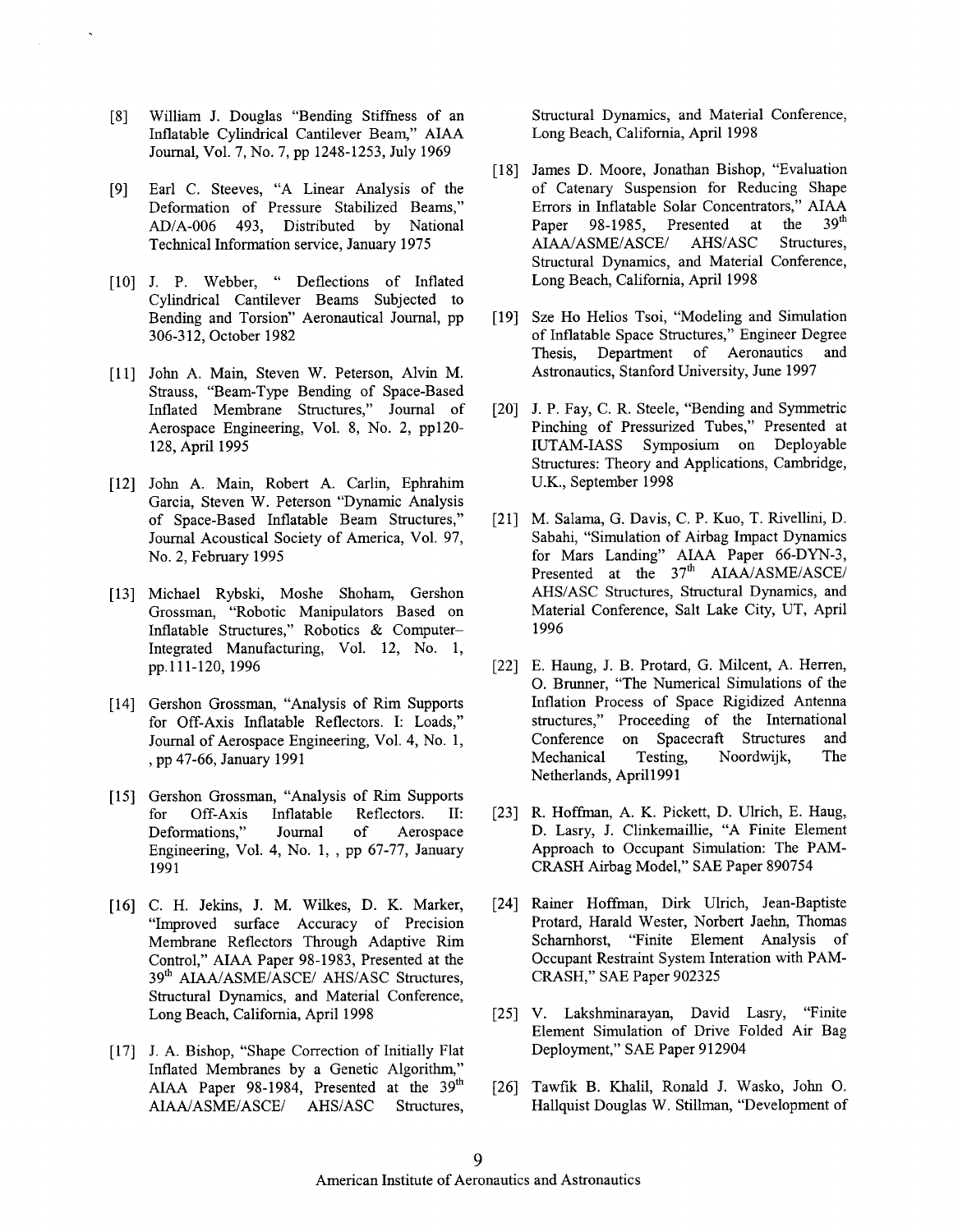a 3-Dimensional Finite Element Model of Air Bag Deployment and Interations with an Occupant Using DYNA3D," SAE Paper 912906

- [27] The MacNeal-Schwendler Corporation, "MSC/DYTRAN," January 1995
- [28] J. T. Wang, Donald J. Nefske, "A New CAL3D Airbag Inflation Model,'' SAE Paper 880654
- [29] King H. Yang, Hua Wang, Hui-Chang Wang, Albert I. King, "Development of a Two-Dimensional Driver Side Airbag Deployment Algorithm," SAE Paper 902323
- [30] J. T. Wang, T. Ngo, "Modeling of Passenger Side Airbags with A Complex Shape," SAE Paper 900545
- Wenyu Lian, Gopal Narwani, "Effect of Gas Thermodynamics on the Aggressiveness of Airbag Inflator," SAE Paper 982323
- [32] J. Huang, M.C. Lou, E. Caro, "Super Low Mass Spaceborne SAR Array Concepts," Presented at the IEEE Antennas and Propagation Symposium, Montreal, Canada, July 1997
- [33] Manuel Stein, John M. Hedgepeth, "Analysis of Partly Wrinkled Membranes," NASA Technical Note D-813, July 1961.
- [34] Martin M. Mikulas, "Behavior of a Flat Stretched Membrane Wrinkled by the Rotation of an Attached Hub," NASA Technical Note D-2456, September 1964
- [35] Richard K. Miller and John M. Hedgepeth, "An Algorithm for Finite Element Analysis of Partly wrinkled Membranes," AIAA Journal, Vol. 20, No. 12, December 1982
- [36] Chris H. Jenkins, John W. Leonard, "Nonlinear Dynamic Response of membranes: State of the Art," Appl Mech Rev, Vol. 44, [No. 7](#page-6-0) July 1991
- [37] X. Li and D. J. Steigmann, "Finite Plane Twist of an Annular Membrane," Quarterly Journal of Mechanics and Applied Mathematics, Vol. 46, [Pt. 4,](#page-3-0) 1993
- [38] D. J. Gorman, R. K. Singhal, "A Superposition-Rayleigh-Ritz Method for Free Vibration Analysis of Non-Uniformly Tensioned

Membranes," Journal of Sound and Vibratio, Vol. 162, [No. 3,](#page-2-0) 1993

- [39] E. M. Haseganu, D. J. Steigmann, "Analysis of partly wrinkled membrane by the method of dynamic relaxation," Computational Mechanics, Vol. 14, [No. 6,](#page-5-0) September 1994
- [40] Chen-Chi Lin, "Stress Distribution, Wrinkling and Parametric Instability of Thin Rectangular Webs," Ph.D Degree Dissertation, Department of Mechanical Engineering, University of California at Berkeley, April 1995
- [41] C. C. Lin, C. D. Mote, Jr., "Equilibrium Displacement and Stress Distribution in a Two-Dimensional, Axially Moving Web Under Transverse Loading," Journal of Applied Mechanics, Vol. 62, September 1995
- [42] C. C. Lin, C. D. Mote, Jr., "The Wrinkling of Rectangular webs Under Nonlinearly Distributed Edge Loading," Journal of Applied Mechanics, Vol. 63, September 1996
- [43] C. C. Lin, C. D. Mote, Jr., "The Wrinkling of Thin, Flat, Rectangular Webs," Journal of Applied Mechanics, Vol. 63, September 1996
- Seokwoo Kang, Seyoung Im, "Finite Element Analysis of Wrinkling Membrane," Journal of Applied Mechanics, Vol. 64, June 1997
- [45] B. Tabarrok and Z. Qin, "Dynamic Analysis of Tension Structures," Computers and structures, Vol. 62, [No. 3,](#page-2-0) 1997
- [46] The MacNeal-Schwendler Corporation, "MSC/Nastran for Windows, User's Guide, v3," October 1997
- [47] The MacNeal-Schwendler Corporation, "MSC/Nastran, Quick reference Guide, Version 70," June 1997
- [48] Aaron L. Adler, "Static and Dynamic Analysis of Partially Wrinkled Membrane Structures using Finite Elements," Presentation Transparencies, [University of Colorado, October 8,](#page-7-0) 1998
- [49] Sebastien Lienard, "Sunshield Modeling," Presentation Transparencies, NASA-Goddard Space Flight Center, November 23, 1998